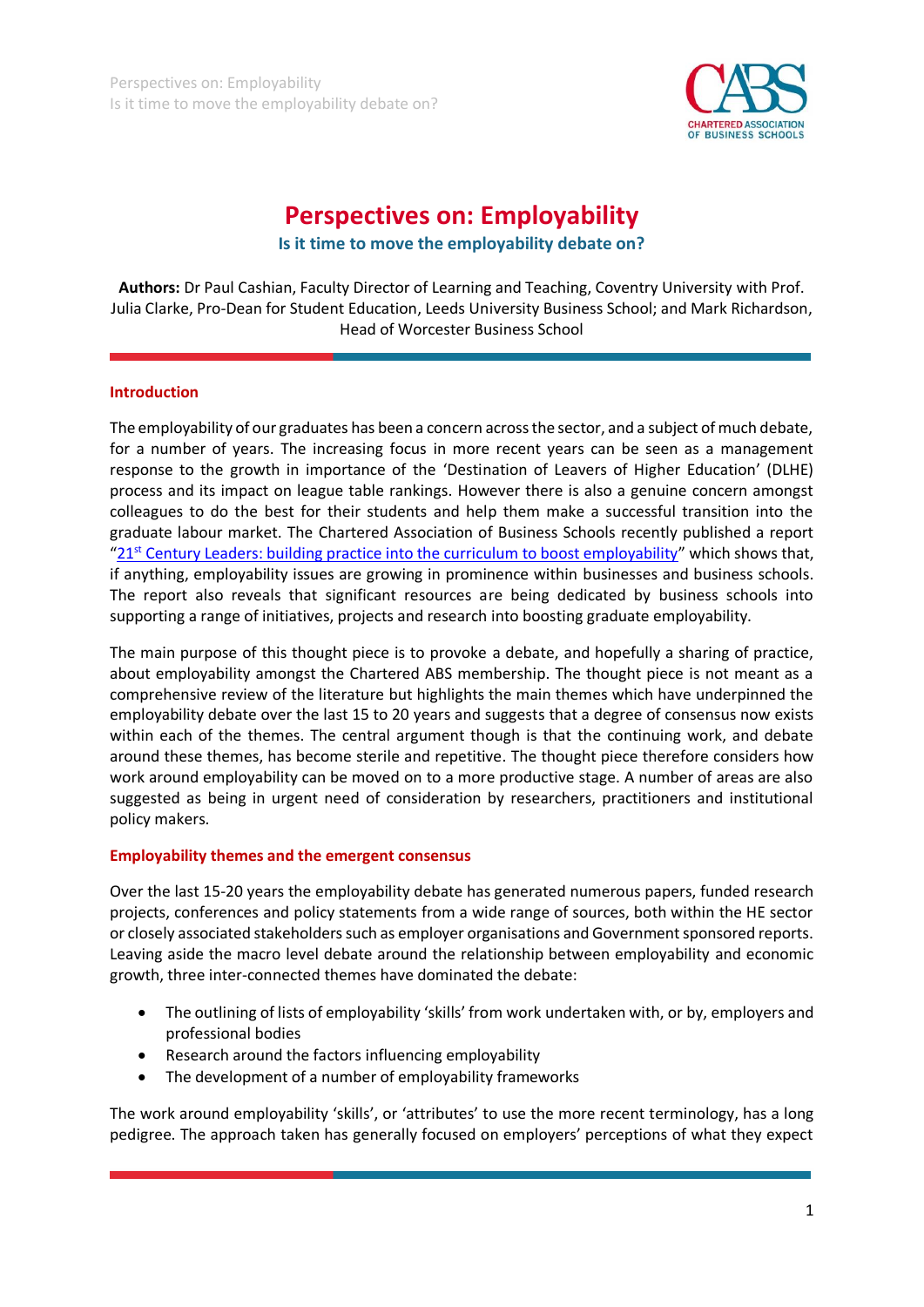

the skills, or attributes, required by graduates are for them to be successful in the graduate labour market. This approach has produced numerous lists of 'employability skills' sometimes referred to as 'soft skills'. However within business schools there seems to be a growing consensus around the list of skills in the CBI report (2009) "Future fit: Preparing graduates for the world of work" as the basis for employability skills:

- Team working
- Business and customer awareness
- Problem solving
- Communication and literacy
- Application of numeracy
- Application of information technology (although this one is increasingly being replaced by 'digital literacy')

This CBI list of employability skills, or the similar list in the 'Skills' section of the 2007 QAA subject benchmarks, probably forms the basis for the majority of the employability skills input into undergraduate Business School courses. Interestingly the skills section of the [recently revised subject](http://www.qaa.ac.uk/en/Publications/Documents/SBS-business-management-15.pdf)  [benchmarks](http://www.qaa.ac.uk/en/Publications/Documents/SBS-business-management-15.pdf) does move away from this common list, particularly by the inclusion of an additional 'generic skills and attributes' section which emphasise personal development rather than just business related 'soft skills'.

Another key theme within the employability debate has been around the factors which impact on a student's employability. This has been explored in many ways from large quantitative studies (see for example Blasko et al, 2002) down to more student focused qualitative work (see for example Moreau and Leathwood, 2006 or Smetherham, 2006). From this work on factors impacting on employability there is an increasing consensus that:

- 1. A student's degree class remains the single most important factor in making a successful transition into a graduate job
- 2. Students who have undertaken sandwich work placements have a greater chance of success in the graduate labour market. Whether the more recent move within business schools to incorporate shorter placements, live projects and work-based simulations has a similar impact is not yet clear
- 3. There are a range of social and biographical factors which may impact on a student's initial success in the graduate labour market

The impact of the employability enhancement programmes increasingly found within and around a student's course is much less clear – an issue returned to later in this piece.

Whilst much of the employability work has focused on skills and employability factors there have been some attempts at constructing employability frameworks. Amongst these various employability frameworks the most enduring one has proved to be the USEM (Understanding, Skills, Efficacy, Meta-Cognition) framework originally developed by the ESECT (Enhancing Student Employability Coordination Team) funded through the LTSN initiative in the early 2000s (Yorke and Knight, 2006 and 2007).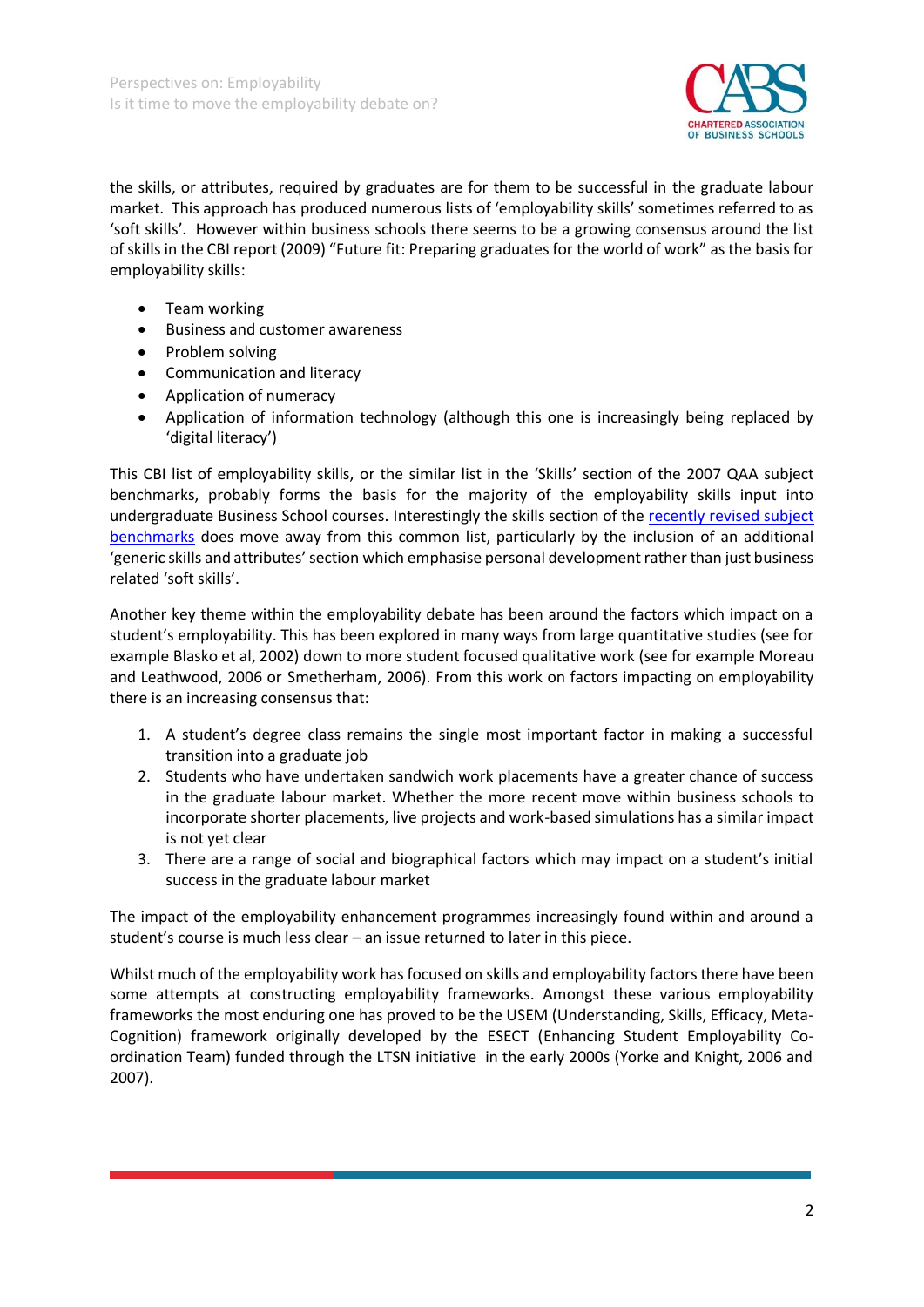

# The USEM framework of Employability



Source – Yorke, 2007

The four USEM elements shown in the figure in effect breakdown into two broad areas: Knowledge and Self. The two knowledge elements (U and S) reflect the distinction between subject knowledge (U) i.e. 'knowing that' and practice base knowledge (S) i.e. 'knowing how'. The self elements draw on the work of the psychologists Dweck (1999) and Bandura (1997). The element of the framework 'E' refers to a student's self-efficacy. Efficacy refers to the belief that you can make an impact on situations and events whereas metacognition refers to the awareness of what you know, can do and how you can learn more. As a basis for a holistic approach to employability the USEM framework has proved to be a useful underpinning framework.

The aim of the rest of this thought piece is to suggest that the time has come to move the employability debate on. Much of the work around employability has come from within business schools, however it is becoming repetitive. A quick search on Google Scholar, for example, of references to 'graduate employability skills' since 2011 produces an incredible 16,800 results! There does seem to be a broad evidence-based consensus around what employers regard as the key employability skills plus the main impact factors on a student's employability. However there are areas relating to employability, both conceptually and from a practice perspective, which need to be investigated.

## **Time to move the debate on**

Much of the practice-based work around employability is based on case studies, or individual examples of practice, with the focus being very much on trying to find 'what works'. However what is missing from this largely instrumental approach is both a consideration of what 'employability' really means and whether the focus on 'skills and attributes' acquisition is actually correct. Again the purpose in this section is not to provide a comprehensive discussion of these areas but to, hopefully, show some pointers as to how the employability debate might be usefully developed.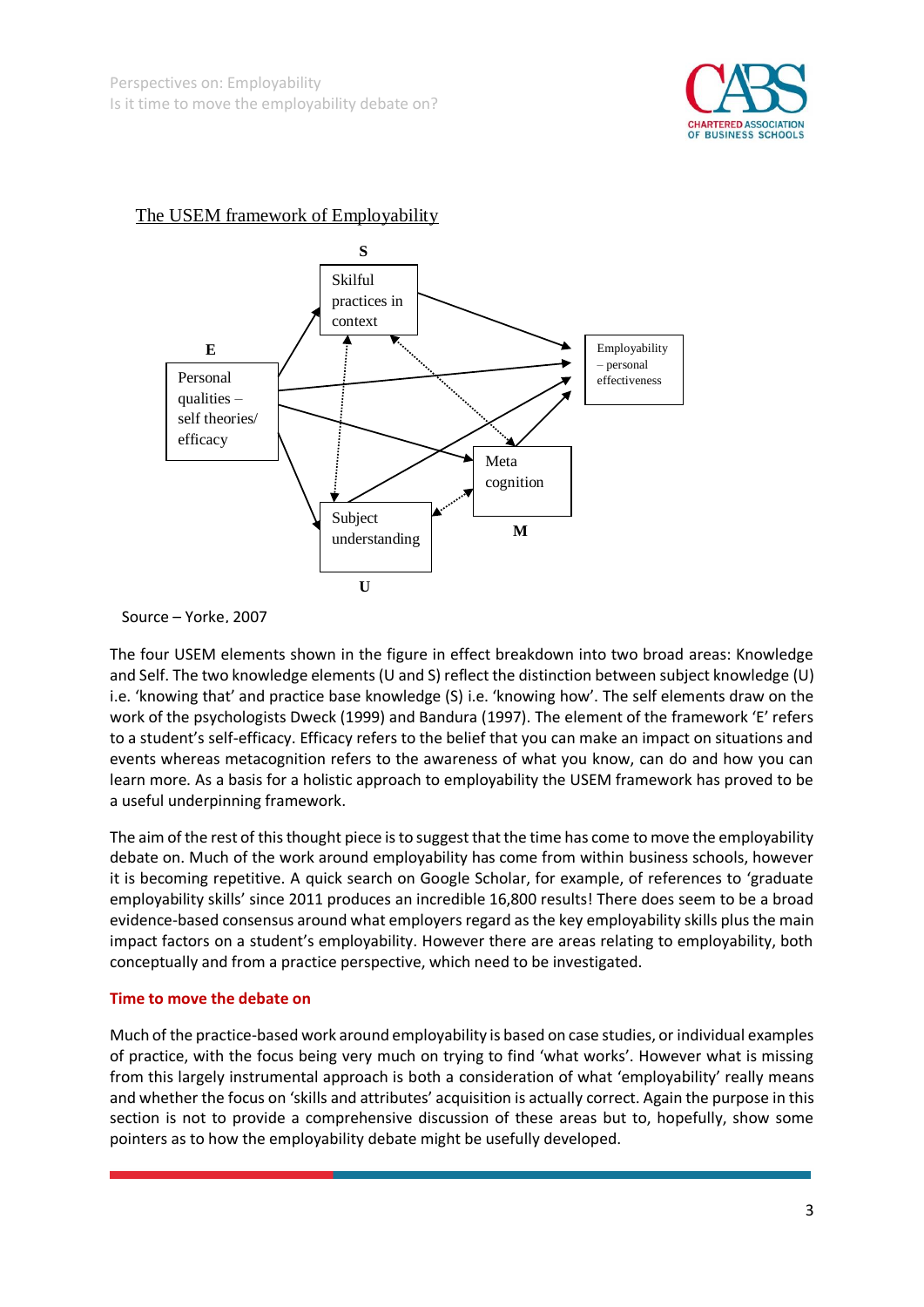

#### **What do we actually mean by 'employability'?**

Many institutional definitions of employability are based around, or reflect similar aspirations to, the Mantz Yorke definition which came out of an ECSET project into employability in the early 2000s referred to earlier.

*"A set of achievements – skills, understandings and personal attributes – that make graduates more likely to gain employment and be successful in their chosen occupations, which benefit themselves, the workforce, the community and the economy"* (Yorke, 2004)

In fact when examined closely, the Yorke definition encapsulates one of the central problems that is confusing the employability debate – the conflation of two different types or conceptions of 'employability'. Acceptance of the Yorke statement as *the* definition of employability fails to recognise that 'likely to gain employment' and 'be successful in their chosen occupations' are actually different perspectives on employability. The 'likely to gain employment' is an output driven view, the student on graduation makes a successful transition into the graduate labour market, with 'successful' meaning the DLHE defined 'positive destination'. However, the 'be successful in their chosen career' represents a more open ended view with employability seen as an on-going developmental process. What is also important to recognise is that the 'skills, understandings and personal attributes' required for the outcome view of employability are actually different than those required for the developmental view. To enhance your chances of being 'likely to gain employment' a student needs to understand how to play the graduate labour market entry game – constructing focused CVs, labour market search skills, understanding recruitment practices in different sectors, coping with assessment centres, interview skills, etc. The 'be successful in their chosen career' developmental view of employability though suggests a different set of skills and attributes, ones which are more aligned with the CBI employability skills list. As discussed earlier it is this second set of skills and attributes, those aimed at a developmental view of employability, which has been one of the dominant areas of the employability debate over the last  $15 - 20$  years.

As stated at the start of this thought piece, one of the drivers behind the increasing focus on employability is the DLHE stats and the importance these play as an institutional KPI and subsequent impact on league table positions. Quite obviously the focus on DLHE places the emphasis on the outcome view of employability but there is a problem implicit in the discussion above. Many institutions focus on employability skills within their curriculum as a means of trying to boost their DLHE figures. However, this is addressing the 'skills, understandings and attributes' associated with the developmental view of employability not the outcome view. There is nothing inherently wrong with enhancing a student's chances to "be successful in their chosen career" but it needs to be recognised that increasing resources in developing CBI-type employability skills in students is unlikely to impact on their chances of being "likely to gain employment". There is some research evidence to support this view (Mason, Williams and Cranmer, 2009; Cashian, 2013). To improve the DLHE statistics the implication for institutions is that the focus needs to shift to the 'skills, knowledge and attributes' associated with the outcome view of employability – enhancing the student's ability to play the graduate labour market entry game.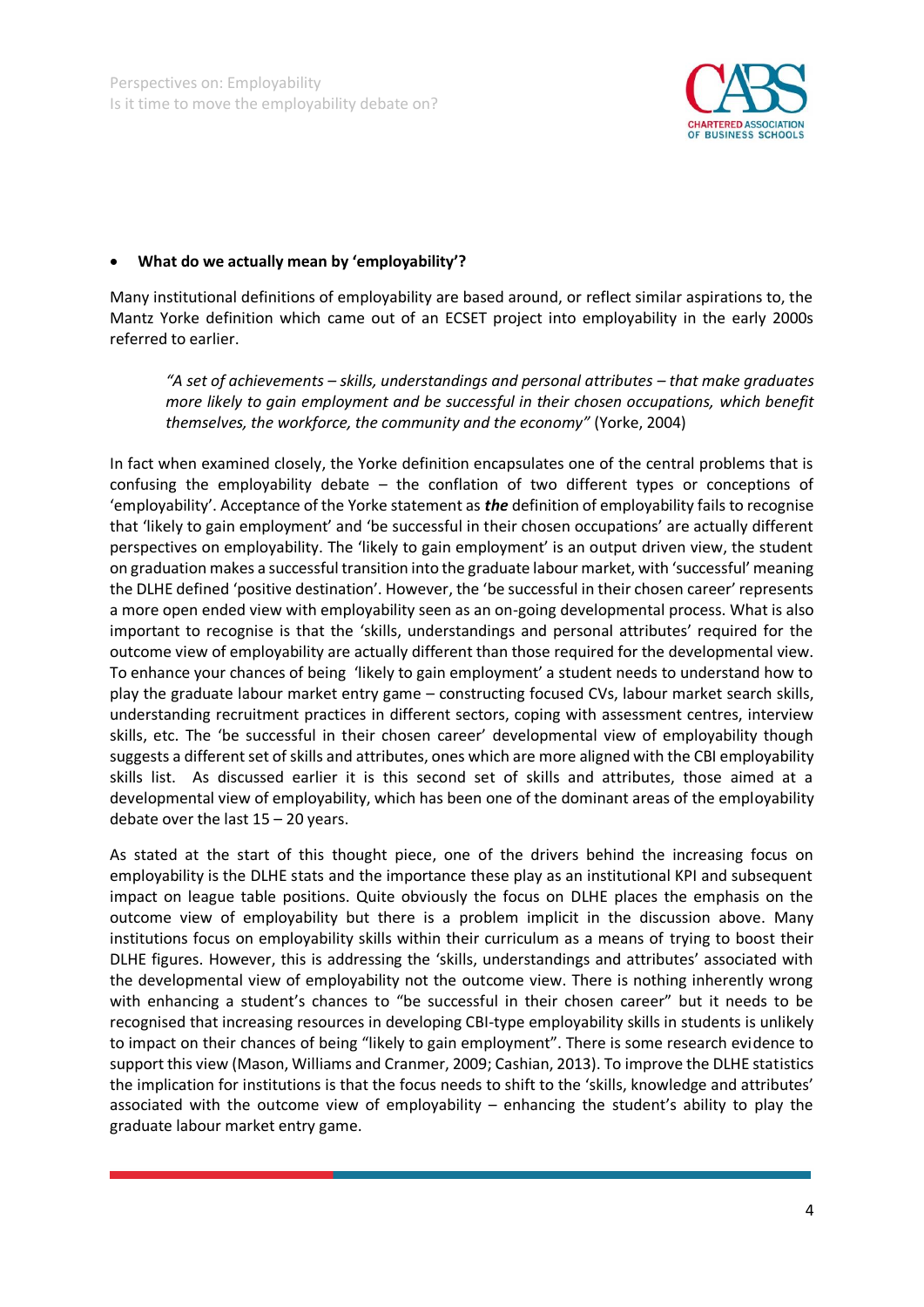

#### **Do we need to shift the focus?**

Len Holmes in a recent paper (Holmes, 2013) makes the distinction between three types of graduate employability: 'possessional', 'positional' and 'processual'. The type of graduate employability discussed so far sits in the 'possessional' category where graduate employability is based around the acquisition of skills and attributes "… as if they are capable of being possessed and used" (Holmes, 2013, p. 540). As indicated earlier the 'possessional' approach to employability has been one of the dominant themes in the employability debate with a lot of effort being spent on compiling lists of employability skills and attributes, by researchers, professional bodies and Government agencies.

Looked at from Holmes' categorisation both the outcome and developmental views identified in the Yorke definition revolve around the need for students to gain possession of sets of skills and attributes. This is a very passive view of employability  $-$  students have things done to them to become employable. It may also lie behind the commonest complaint from staff, both academic and professional services, relating to the difficulty in persuading students to engage in employability related modules and activities. Increasingly attention is shifting to a view that to develop a better understanding of employability, of whichever type, should be based on a more student centric view. Recent work on employability has taken the view that "employability may be seen as a social process as much as a labour market 'outcome' and this process inevitably entails the active positioning of graduates within the wider labour market context within which that are located..." (Tomlinson, 2010, p.80-81 see also Boden and Nedeva, 2010 and Cashian, 2013). This idea of 'active positioning' underpins Holmes' 'positional' approaches to employability and the idea that "… individuals can make a difference to the likelihood of gaining desired employment by *what they do*, the actions they take" (Holmes, 2013, p.548).

From this active student centric focus, the key to enhancing a student's employability is not through them just passively acquiring employability skills and attributes from the CBI list, but by students developing their own distinct graduate identity (Holmes, 2001 and 2013, Hinchcliffe and Jolly, 2011, Stevenson and Clegg, 2011). Hinchcliffe and Jolly (2011) argue that course teams should not focus just on employability skills but on providing students with 'graduate experiences'. The graduate experiences, complemented by employability skills, enable students to develop a personal capability set which forms the basis of their unique graduate identity. Four categories of experiences are identified:

- 1. Values personal ethical values and social awareness
- 2. Intellect covering capabilities such as the ability to think critically, analyse and communicate information, and challenge and bring new ideas
- 3. Performance the application of skills and intellect in the workplace
- 4. Engagement the willingness to meet personal, employment and social challenges head on (Hinchcliffe and Jolly, 2011, p.580)

Holmes' (2013) final category is the 'processual' approach to employability. This reflects the developmental view of employability in that "… higher education is merely one stage, albeit an important one, within the biographical trajectories of students and graduates" (p. 548) – the development of a graduate identity is merely one stage in an on-going process.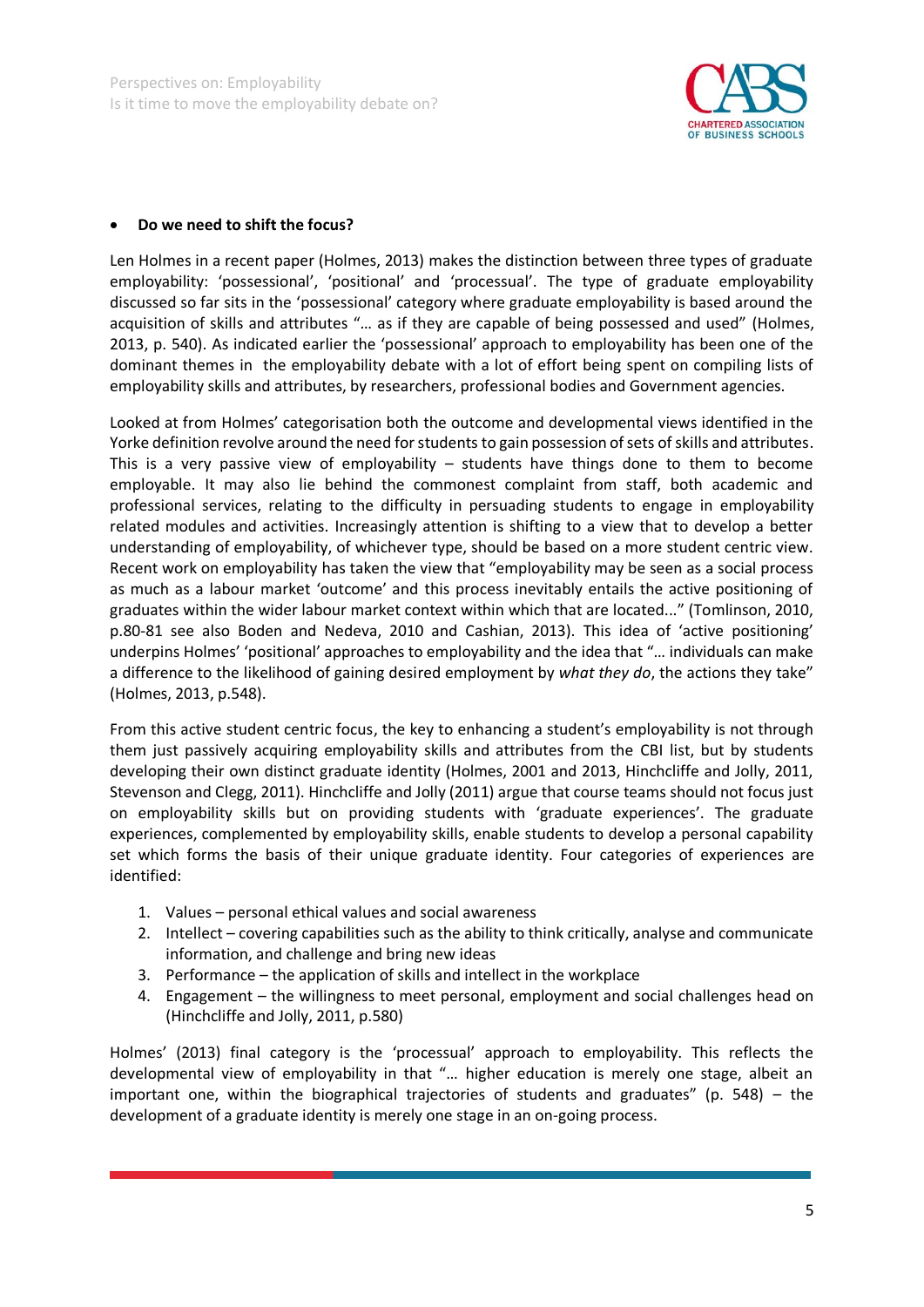

The graduate identity perspective is one approach for shifting the focus of the employability debate away from 'skills and attributes' and the search for 'what works' solutions. More generally there is a need to develop more robust theoretical frameworks to help us explore employability as a concept from which practice related enhancements will emerge.

## **Areas and issues currently largely 'missing' from the employability debate in business schools**

Currently much of the work on employability tends to focus strongly around undergraduate students and big business. Whilst both of these areas are obviously important there are a number of issues of (increasing) importance which are rarely discussed let alone subjected to empirical enquiry.

#### **What about postgraduate employability?**

There has been a considerable growth in full-time, predominantly international, postgraduate students, particularly within business schools, over the last 10 years. As a result employability support for international students is an area which UK business schools are being driven to pay more attention to, both by competition between ourselves and with our international counterparts. As evidenced by the [Home Secretary's assertions in January](http://www.theguardian.com/uk-news/2015/jan/05/theresa-may-student-immigration-james-dyson) we can expect little support from government in protecting and growing the income generated for the national economy by international students studying in UK business schools. Schools in Europe and further afield are making significant investment in employability as it is increasingly seen as a central part of their offering. Moreover, we should not be complacent about there being one way traffic from the East to the West; some commentators are noting that European and US students are being attracted to Asian business schools as their esteem with and [relevance to global employers grow.](http://www.nytimes.com/2014/12/08/world/europe/asian-mba-schools-rise-in-esteem-for-employers.html?_r=0)

However, despite this, virtually all of the public debate around employability continues to reflect a distinctly undergraduate mind-set failing to recognise that the needs and aspirations of postgraduate students are different. There are three obvious and important respects in which postgraduate students differ from undergraduates:

- 1. They are usually on 1 year courses
- 2. They are predominately non-UK students
- 3. A significant number will already have work experience

The above key differences mean that postgraduate employability, of either the outcome or developmental type, needs to be approached from a different perspective than for undergraduate. There are some basic questions to be asked. Are the 'skills and attributes' expected by business the same for postgraduate students as for undergraduate students? What are the factors which enhance a postgraduate student's chances of success in gaining an appropriate job on graduation? How do postgraduate students develop their 'post-graduate identity'?

#### **Surfacing the social justice concerns around employability**

The marketisation of higher education exerts a strong push to the mainstream, personal capital models of employability (Tholen, 2013), particularly through the DLHE which has become both an important performance measure in its own right and as an element within the widely used league tables. As noted earlier though, an institutional focus on DLHE can lead to a narrow outcome view of employability as a one-off measure taken 6 months after graduation. However we may rail against DLHE with its methodological flaws and the overly simplistic use of it as an indicator of quality, we can be under no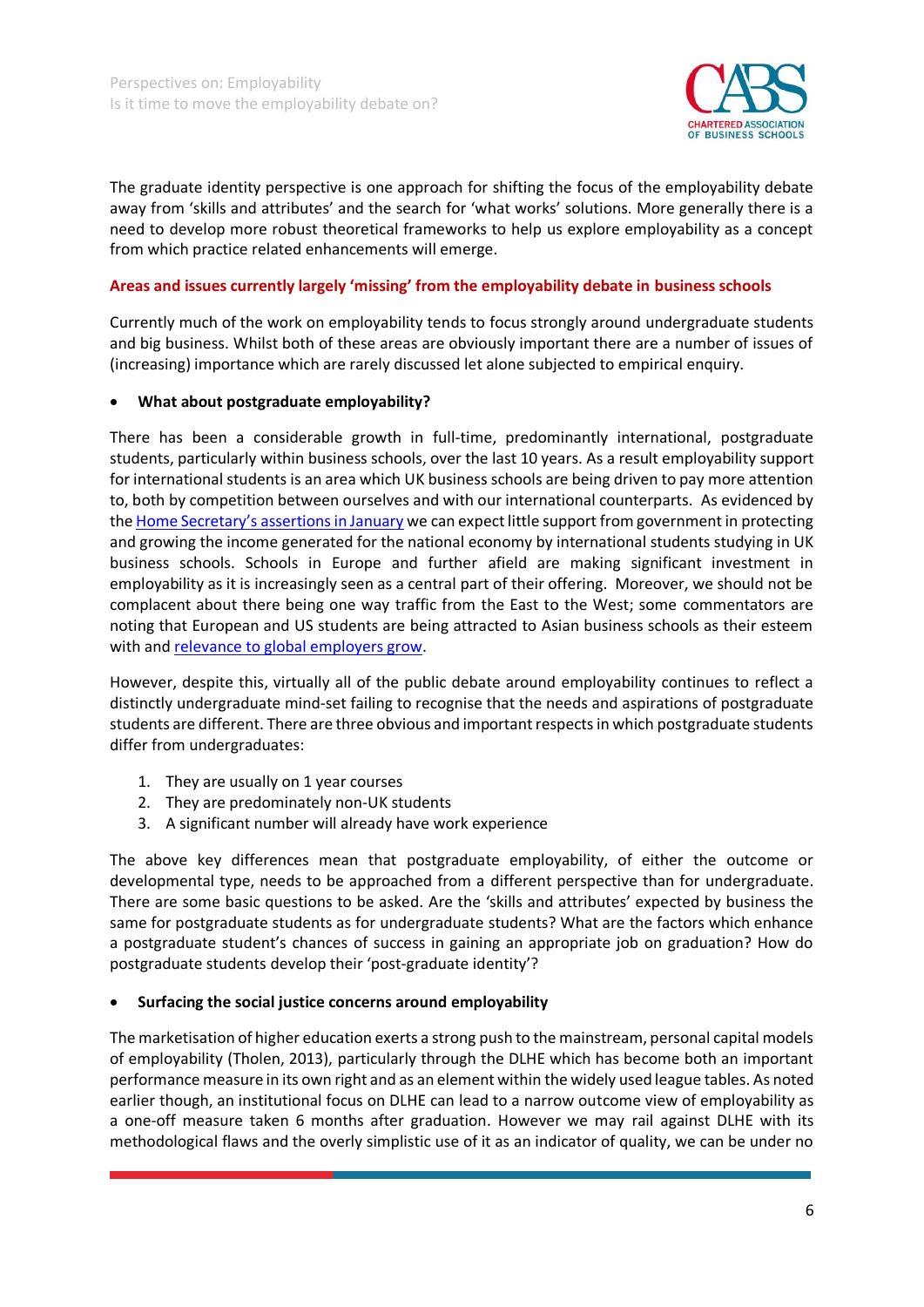

illusions about its widespread use by a range of stakeholders: potential students, their parents, employers (self-fulfilling prophecies!) and regulatory bodies. So how do we surface concerns of social justice in the employability conversation in more meaningful ways than are assumed by the dominant discourse of one-way upward social mobility? Moreover, how do business schools ensure that those students who may require additional support in developing their employability continue to be welcomed into our communities and can access the resource that they need?

## **What are the links between employability and enterprise?**

The employability debate, particularly in relation to the 'skills and attributes' theme, has tended to treat 'business' as a single entity without distinguishing between different sectors or different types of organisations. In fact many of the lists of graduate 'skills and attributes' tend to come from work undertaken with big businesses. However, evidence shows that many of our graduates enter their first jobs in SMEs. This raises a number of questions. In terms of the developmental type of employability, are the soft skills and attributes required the same for SMEs? Are we preparing students for making a successful transition into graduate jobs at SMEs?

Moving the employability debate on to SMEs actually opens a whole range of related issues and questions. For example, another key area discussed in the report on "21<sup>st</sup> Century Leaders: building practice into the curriculum to boost employability", is the growth in the amount of learning and teaching taking place in the work setting, often SMEs. This blurring of the boundaries between business schools and business organisations is directly linked to employability. As discussed earlier, experiential work based learning is one of the few clear factors which help a student's employability, both in a developmental and labour market transition sense. Similar comments could also be made in relation to the approximately 60% of students who fund full-time study through part-time work (Richardson, Gbadamosi and Evans, 2009) – does this have any impact on a student's future employability as they seek to enter the graduate jobs market?

However most of the current work relates to the traditional year-long sandwich placements and not the shorter more focused module-based experiences which the report points to. Do these have the same impact? How should we be preparing students, and employers, to maximise the benefits? Do we need to develop a 'business as partners' approach (similar to the 'students as partners' approach) to facilitate more interaction with SMEs and develop a better mutual understanding of our needs?

## **What does employability mean for part-time students already in work?**

Although part-time student numbers have been declining, particularly at undergraduate level, they still constitute a significant group within many business schools. As with postgraduate students, little work has been done on understanding the specific needs and aspirations of part time students who are already in work. The assumption is made that employability for these students relates to career development and progression (or in some cases change) but do the 'skills' content of our courses reflect this?

## **Concluding comments**

All of the issues identified in the previous section should be of concern to business schools, some are probably already being considered. As stated in the opening section of this thought piece, the aim is to help trigger a wider debate on employability but also to encourage the sharing of work already taking place within the business school community and, hopefully, move the debate on.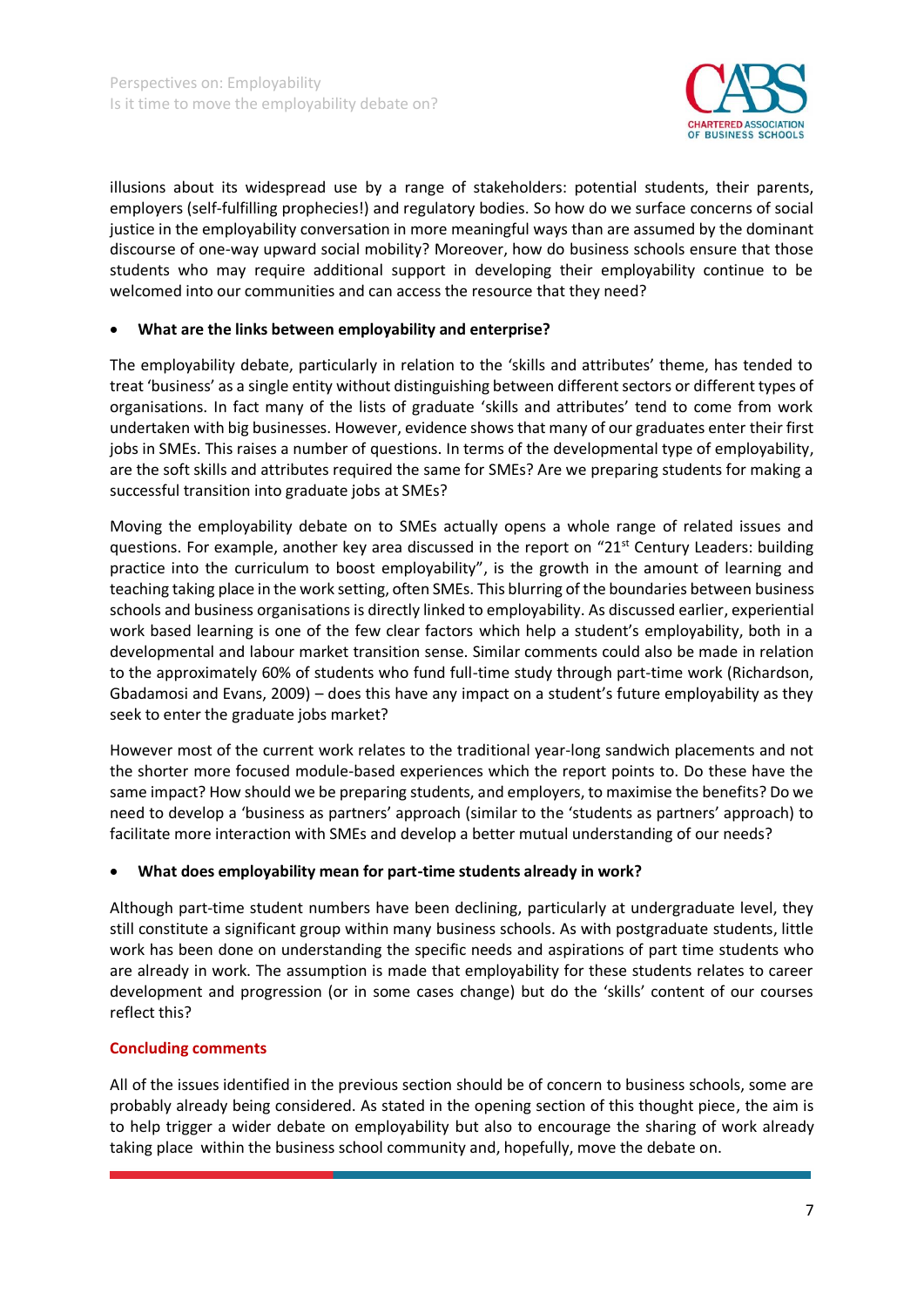

## References

Bandura A. (1997) *Self Efficacy: the exercise of control.* New York, Freeman

Blasko Z, Brennan J, Little B and Shah T. (2002) Access to what? Analysis of the factors determining graduate employability *Centre for Research into Higher Education (CHERI)* 

Boden R and Nedeva M. (2010) "Employing discourse: universities and graduate 'employability'", *Journal of Education Policy* 25 (1), pp. 37-54

Cashian, P. (2013) *A critical realist exploration of the comparative impact on successful first generation and non-first generation graduates of a programme of change aimed at enhancing employability.* Unpublished doctoral thesis available at: [http://roehampton.openrepository.com/roehampton/handle/10142/313789 accessed 25th](http://roehampton.openrepository.com/roehampton/handle/10142/313789%20accessed%2025th%20November%202014)  [November 2014](http://roehampton.openrepository.com/roehampton/handle/10142/313789%20accessed%2025th%20November%202014)

Dweck CS. (1999) *Self theories: their role in motivation, personality and development.* Philadelphia, Psychology Press

Hinchcliffe and Jolly (2011) "Graduate Identity and Employability", *British Educational Research Journal,* 37 (4), pp. 563 - 584

Holmes L. (2001) "Reconsidering Graduate Employability: the 'graduate identity' approach", *Quality in Higher Education,* 7 (2), pp. 111 - 119

Holmes L. (2013) "Competing Perspectives on Graduate Identity: Pocession, Position or Process?" *Studies in Higher Education,* 38 (4), pp. 538 - 554

Mason G, Williams G and Cranmer S. (2009) "Employability Skills initiatives in higher education: what effects do they have on graduate labour market outcomes?", *Education Economics* 17 (1), pp. 1-30

Moreau M-P and Leathwood C. (2006) "Graduates' employability and the discourse of employability: a critical analysis", *Journal of Education and Work* 19(4), pp. 305-324

Richardson M., Gbadamosi G. and Evans, C. (2009) "Funding Full-Time Study through Part-Time work" Journal of Education and Work, 22(4) pp. 319-334

Smetherham C. (2006) "First among equals? Evidence on the contemporary relationship between educational credentials and the occupational structure", *Journal of Education and Work* 19(1), pp. 29-45

Stevenson J. and Clegg S. (2011) "Positive selves: students orientating themselves towards the future through extracurricular activity", *British Educational Research Journal* 37(2) pp. 231 – 246